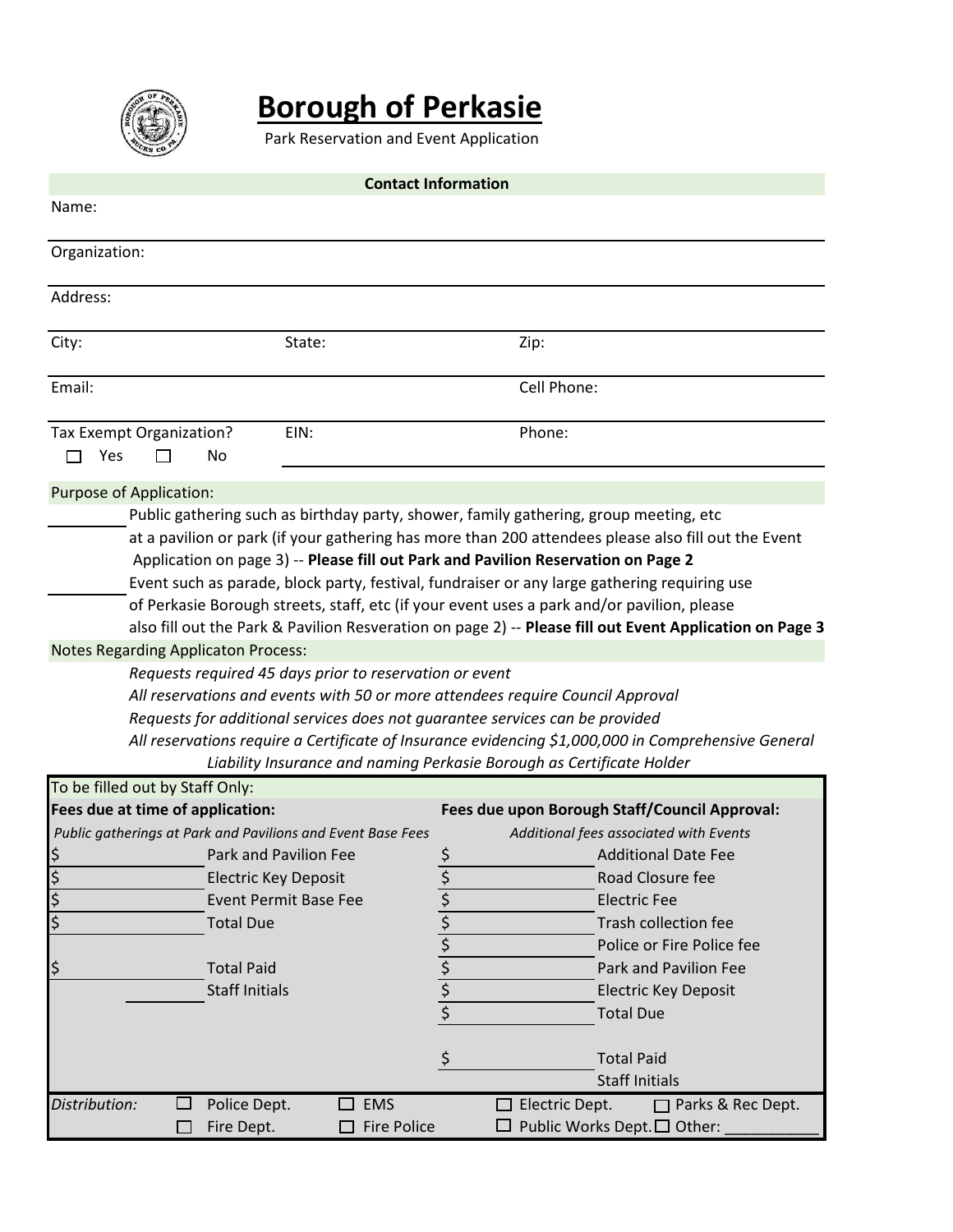| <b>Park and Pavilion Reservation</b>                                    |                         |                     |        |    |         |    |    |            |                                                                                                     |
|-------------------------------------------------------------------------|-------------------------|---------------------|--------|----|---------|----|----|------------|-----------------------------------------------------------------------------------------------------|
| Date requested:                                                         |                         |                     | Time:  |    |         |    |    |            | Number attending:                                                                                   |
|                                                                         |                         |                     | Start- |    |         |    |    | End-       |                                                                                                     |
|                                                                         | Purpose of reservation: |                     |        |    |         |    |    |            |                                                                                                     |
|                                                                         |                         |                     |        |    |         |    |    |            |                                                                                                     |
| Facility Requested and Fees:                                            |                         |                     |        |    |         |    |    |            |                                                                                                     |
|                                                                         | Pavilion                | Located at Resident |        |    | Non Res |    |    | Non Profit |                                                                                                     |
|                                                                         | Rotary                  | Lenape              | \$     | 35 | \$      | 55 | \$ | 15         |                                                                                                     |
|                                                                         | Skate Park* Lenape      |                     | \$     | 55 | \$      | 75 | \$ | 35         |                                                                                                     |
|                                                                         | Kulp                    | Kulp                | \$     | 55 | \$      | 75 | \$ | 35         |                                                                                                     |
|                                                                         | Lions*                  | Menlo               | \$     | 70 | \$      | 90 | \$ | 40         |                                                                                                     |
|                                                                         |                         |                     |        |    |         |    |    |            |                                                                                                     |
|                                                                         | Park Area               | Located at Resident |        |    | Non Res |    |    | Non Profit |                                                                                                     |
|                                                                         | Twin                    |                     |        |    |         |    |    |            |                                                                                                     |
|                                                                         | <b>Bridges</b>          | Lenape              | \$     | 55 | \$      | 75 | \$ | 35         |                                                                                                     |
|                                                                         | Covered                 |                     |        |    |         |    |    |            |                                                                                                     |
|                                                                         | <b>Bridge</b>           | Lenape              | \$     | 55 | $\zeta$ | 75 | \$ | 35         |                                                                                                     |
|                                                                         |                         |                     |        |    |         |    |    |            |                                                                                                     |
| Will you need electric?<br>*Electric available at these locations only  |                         |                     |        |    |         |    |    |            |                                                                                                     |
|                                                                         | Yes<br>No               |                     |        |    |         |    |    |            |                                                                                                     |
| <b>Electric Fees:</b>                                                   |                         |                     |        |    |         |    |    |            |                                                                                                     |
| 25 Electric Key deposit fee (to be refunded when key is returned)<br>\$ |                         |                     |        |    |         |    |    |            |                                                                                                     |
| Notes/Other Requests:                                                   |                         |                     |        |    |         |    |    |            |                                                                                                     |
|                                                                         |                         |                     |        |    |         |    |    |            |                                                                                                     |
|                                                                         |                         |                     |        |    |         |    |    |            |                                                                                                     |
|                                                                         |                         |                     |        |    |         |    |    |            |                                                                                                     |
|                                                                         |                         |                     |        |    |         |    |    |            | As a reminder: Borough Ordinance prohibits commercial activites/vendors/funraising in Borough Parks |

*As a reminder: Borough Ordinance prohibits commercial activites/vendors/funraising in Borough Parks Reservations with more than 200 attendees must also fill out an Event Application (additional fees apply)*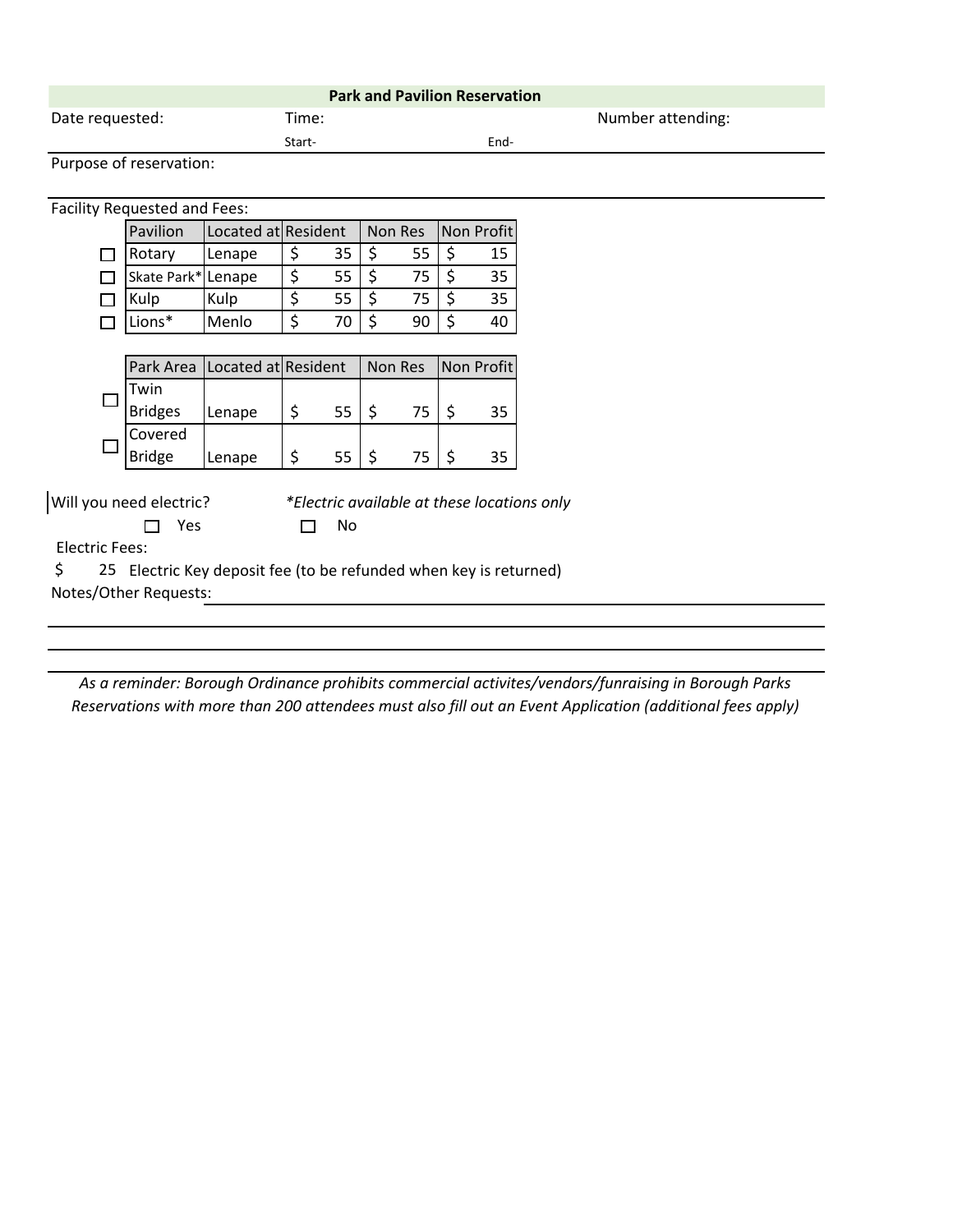|                                                                |                                 |  | <b>Event Application</b> |          |    |                                  |                                                                                                                                            |
|----------------------------------------------------------------|---------------------------------|--|--------------------------|----------|----|----------------------------------|--------------------------------------------------------------------------------------------------------------------------------------------|
| Name of the Event:                                             |                                 |  |                          |          |    |                                  |                                                                                                                                            |
| Description of the Event:                                      |                                 |  |                          |          |    |                                  |                                                                                                                                            |
| Date:                                                          |                                 |  | Time:                    |          |    |                                  | <b>Estimated Number of Attendees:</b>                                                                                                      |
| Start-                                                         | End-                            |  | Start-                   |          |    |                                  | End-                                                                                                                                       |
| Location of the Event (Attached sketch map of area):           |                                 |  |                          |          |    |                                  |                                                                                                                                            |
| Secondary contact for the event and phone number:              |                                 |  |                          |          |    |                                  | If your location also requires use of park and/or pavilion please also<br>fill out the Park & Pavilion Reservation (additional fees apply) |
| Are there additional dates to your event:<br>Dates:            |                                 |  |                          | Yes      |    |                                  | No<br>П                                                                                                                                    |
| <b>Additional Services Requested:</b>                          |                                 |  |                          |          |    |                                  |                                                                                                                                            |
| <b>Road Closures:</b><br>List Roads:                           | Yes                             |  |                          | No       |    |                                  | (Include road cloures on map)<br>Time:                                                                                                     |
| <b>Parking Restrictions:</b><br>List Roads:                    | Yes                             |  | $\Box$                   | No       |    |                                  | (Include parking restrictions on map)<br>Time:                                                                                             |
|                                                                |                                 |  |                          |          |    |                                  |                                                                                                                                            |
| <b>Police or Fire Police:</b>                                  | Yes<br>$\overline{\phantom{0}}$ |  |                          | No       |    |                                  |                                                                                                                                            |
| <b>Electric Services:</b>                                      | Yes                             |  |                          | No       |    |                                  | Please locate on map where electric is needed                                                                                              |
| <b>Trash Collection:</b><br><b>Any other Special Requests:</b> | Yes                             |  | $\mathbf{I}$             | No       |    |                                  |                                                                                                                                            |
|                                                                |                                 |  |                          |          |    |                                  |                                                                                                                                            |
| Services Offered at Event:                                     |                                 |  |                          |          |    |                                  |                                                                                                                                            |
| <b>Food Trucks:</b>                                            |                                 |  | Yes                      |          |    | No                               |                                                                                                                                            |
| <b>Vendors:</b>                                                |                                 |  | Yes                      |          |    | No                               |                                                                                                                                            |
| <b>Musicians/Entertainment:</b>                                |                                 |  | Yes                      |          | Гι | No                               |                                                                                                                                            |
|                                                                |                                 |  |                          |          |    |                                  | If yes to any of the above a list of food trucks, vendors, and/or musicians and entertaiment                                               |
| All Fees:                                                      |                                 |  |                          |          |    |                                  | will be required with marked locations on your sketch map.                                                                                 |
| $\ast$<br>\$                                                   |                                 |  |                          |          |    |                                  | <b>Hourly rates in Fee Schedule</b>                                                                                                        |
| $\ast$<br>Ś                                                    | 50 Non-Profit Base permit fee   |  |                          |          | \$ |                                  | Road Closure fee (1-2 hours)                                                                                                               |
|                                                                | 100 For Profit Base permit fee  |  |                          |          |    |                                  | Per Hour Eletric Fee                                                                                                                       |
| 10 per additional date fee<br>*Fee due at time of application  |                                 |  |                          | \$<br>\$ |    | Trash collection fee (1-2 hours) |                                                                                                                                            |
|                                                                |                                 |  |                          |          | \$ |                                  | Police or Fire Police fee (time worked)                                                                                                    |